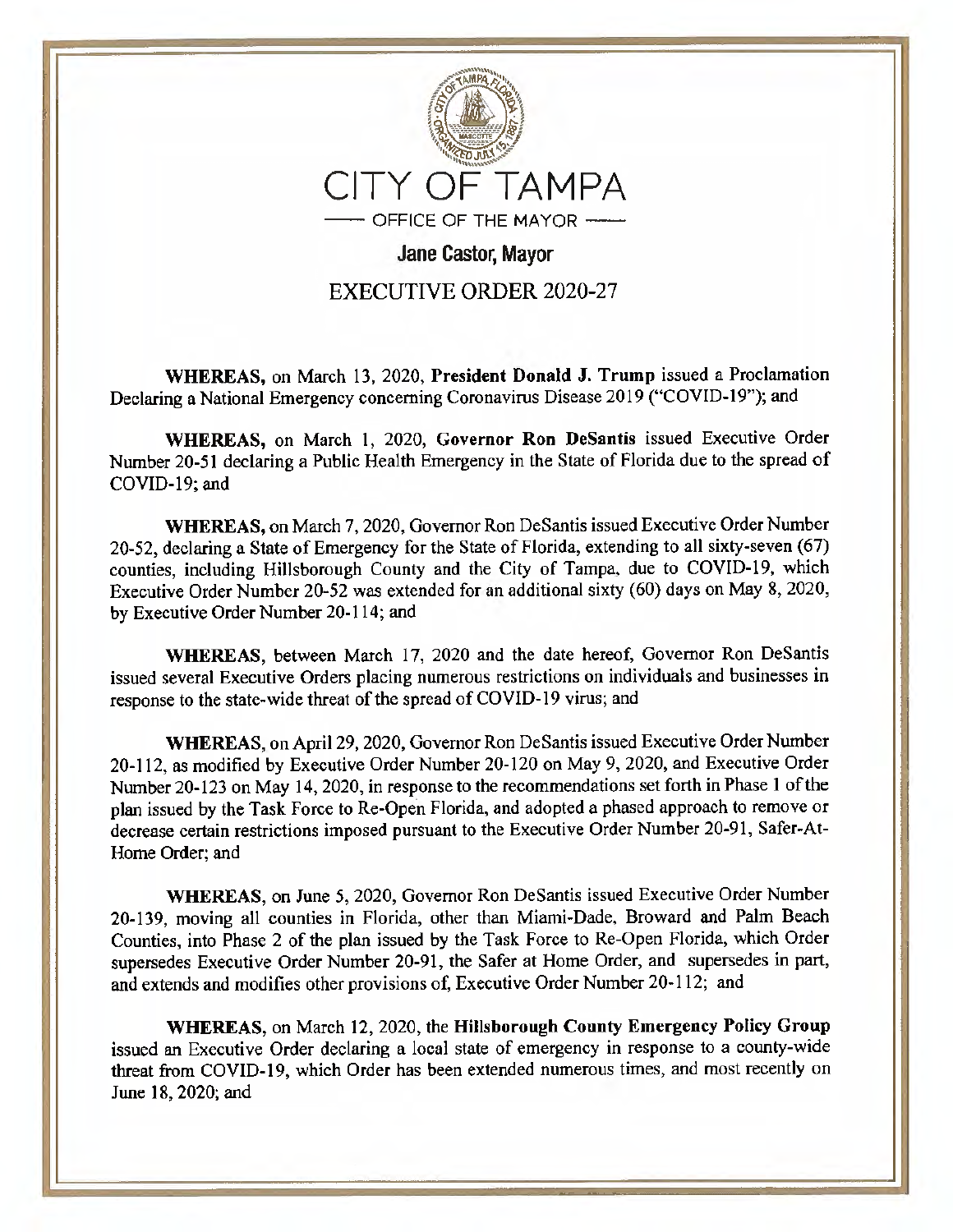**WHEREAS,** between March 12, 2020 and the date hereof, the Hillsborough County Emergency Policy Group issued several Executive Orders in response to a county-wide threat of the spread of COVID-19 virus; and

**WHEREAS,** between March 16, 2020 and the date hereof, the **County Administrator of Hillsborough County** issued several Administrator Orders in response to a county-wide threat of the spread of COVID-19 virus; and

**WHEREAS,** on March 12, 2020, pursuant to Section 2-402 of the City of Tampa Code, as **Mayor of the City of Tampa,** I issued City of Tampa Executive Order 2020-01 declaring that a state of local emergency has occurred in the City of Tampa in response to a city-wide threat of the spread of COVID-19, which state of local emergency was re-declared by City of Tampa Executive Order 2020-02 on March 16, 2020, and which Order has been extended numerous times, and most recently on June 15, 2020; and

**WHEREAS,** between March 12, 2020, and the date hereof, as Mayor of the City of Tampa, I issued several City of Tampa Executive Orders in response to the city-wide threat of the spread of COVID-19; and

**WHEREAS,** based on recent information and data from the Hillsborough County Department of Health, the number of confirmed cases of COVID-19 in Hillsborough County, and in particular in the City of Tampa, has increased significantly since additional re-openings were authorized under Phase 2 of the Governor's Plan for Florida's Recovery, which increase has resulted in many additional deaths; and

**WHEREAS,** based on advice from medical professionals the number of confirmed cases of COVID-19 in Hillsborough County, and in particular in the City of Tampa, will increase exponentially if additional measures to stop or slow the spread of COVID-19 are not instituted; and

**WHEREAS, the United States Centers for Disease Control and Prevention ("CDC") has** expressly found that: "COVID-19 spreads mainly from person to person through respiratory droplets produced when an infected person coughs, sneezes, or talks. These droplets can land in the mouths or noses of people who are nearby or possibly be inhaled into the lungs. Studies and evidence on infection control report that these droplets usually travel around 6 feet (about two arms lengths)"; and

**WHEREAS,** the CDC therefore specifically recommends that as businesses and communities reopen, and people resume their daily activities, people should wear face coverings to slow the spread of COVID-19, particularly "in public settings where other social distancing measures are difficult to maintain"; and

**WHEREAS,** Chapter 252, Florida Statutes, and Sec. 2-403, City of Tampa Code, authorize the Mayor to take whatever prudent action is necessary to ensure the health, safety and welfare of the community during a state of emergency.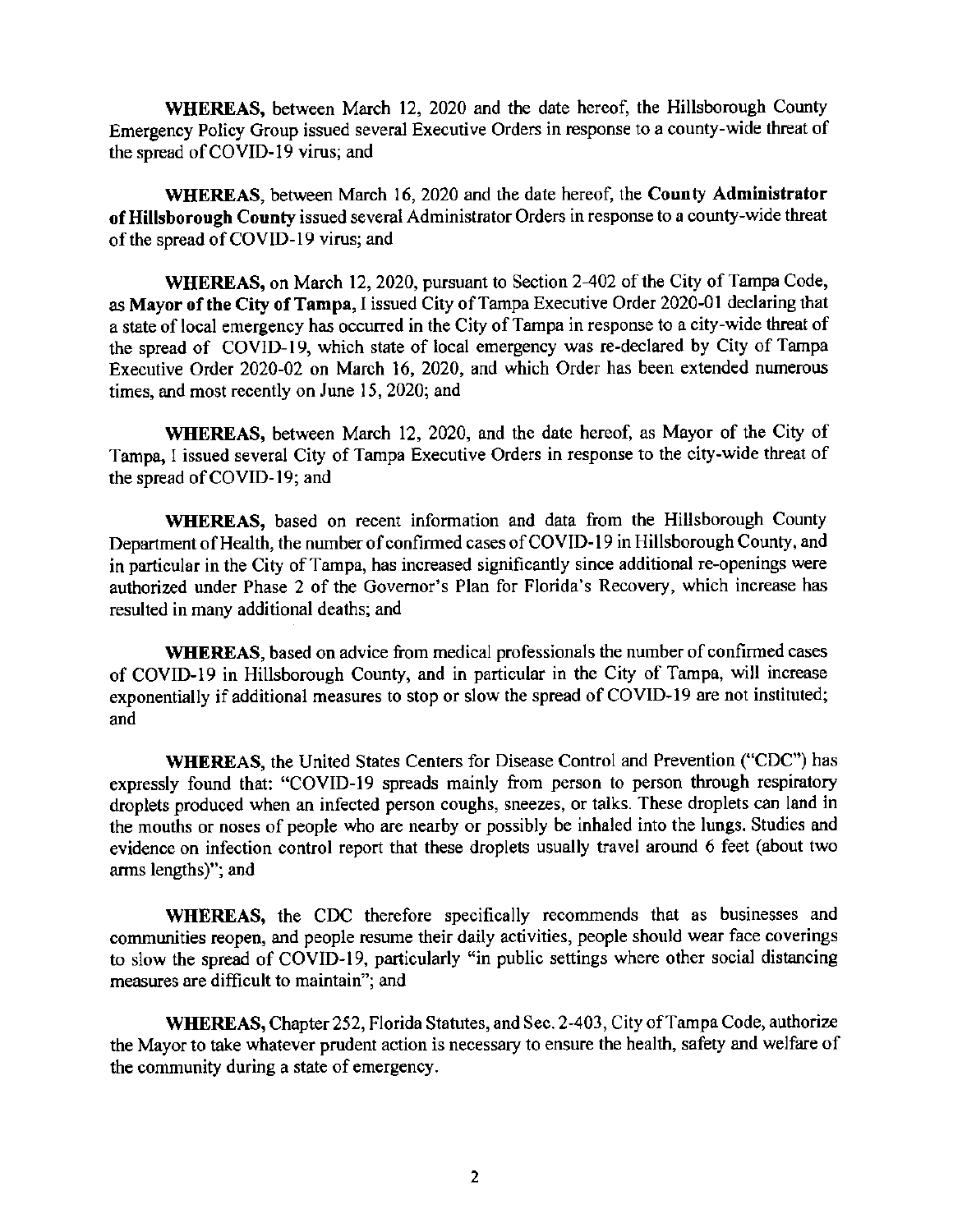**NOW, THEREFORE,** by virtue of the authority vested in me as Mayor of the City of Tampa by Article VII, Civil Emergencies, Sections 2-401, et. seq., of the City of Tampa Code, and the Charter of the City of Tampa, and the Laws of the State of Florida, I hereby issue this Executive Order declaring the following:

## **Section 1. Definitions.**

"Face Covering" shall mean a uniform piece of material that securely covers <sup>a</sup> person's nose and mouth and remains affixed in place without the use of one's hands, whether store-bought or homemade, concurrent with CDC guidelines. Examples of compliant home-made masks may be found at https://www.cdc.gov/coronavirus/20 f 9-ncov/prevent-getting-sick/how-to-makecloth-face-covering.html

"Social Distancing" shall mean keeping space between yourself and other people by staying at least 6 feet (about 2 arms' length) from other people.

"Companion" shall mean a person by whom you are accompanied.

# **Section 2. Face Coverings required.**

- a. Every person working, living, visiting, or doing business in the City of Tampa shall wear <sup>a</sup>face covering in any indoor location, other than their home or residence, when not maintaining social distancing from other person(s), excluding family members or companion(s).
- b. Nothing herein shall require or allow a person to wear a face covering so as to conceal the identity of the wearer in violation of Fla. Stat. Chapter 876.
- c. Medical and surgical face masks, such as "N95" masks or other similar medical or surgical masks, are in short supply and should be reserved for health care personnel and other first responders with the greatest [nee](https://www.cdc.gov/coronavirus/20)d for such personal protective equipment.

## **Section 3. Exceptions.**

Nothing herein shall require the wearing of face coverings by the following persons:

- a. Persons under the age of two years; and
- b. Persons observing social distancing in accordance with CDC guidelines; and
- c. Persons for whom a face covering would cause impairment due to an existing health condition; and
- d. Persons working in a business or profession who do not have interactions with other persons; and
- e. Persons working in a business or profession who maintain social distancing from another person; and